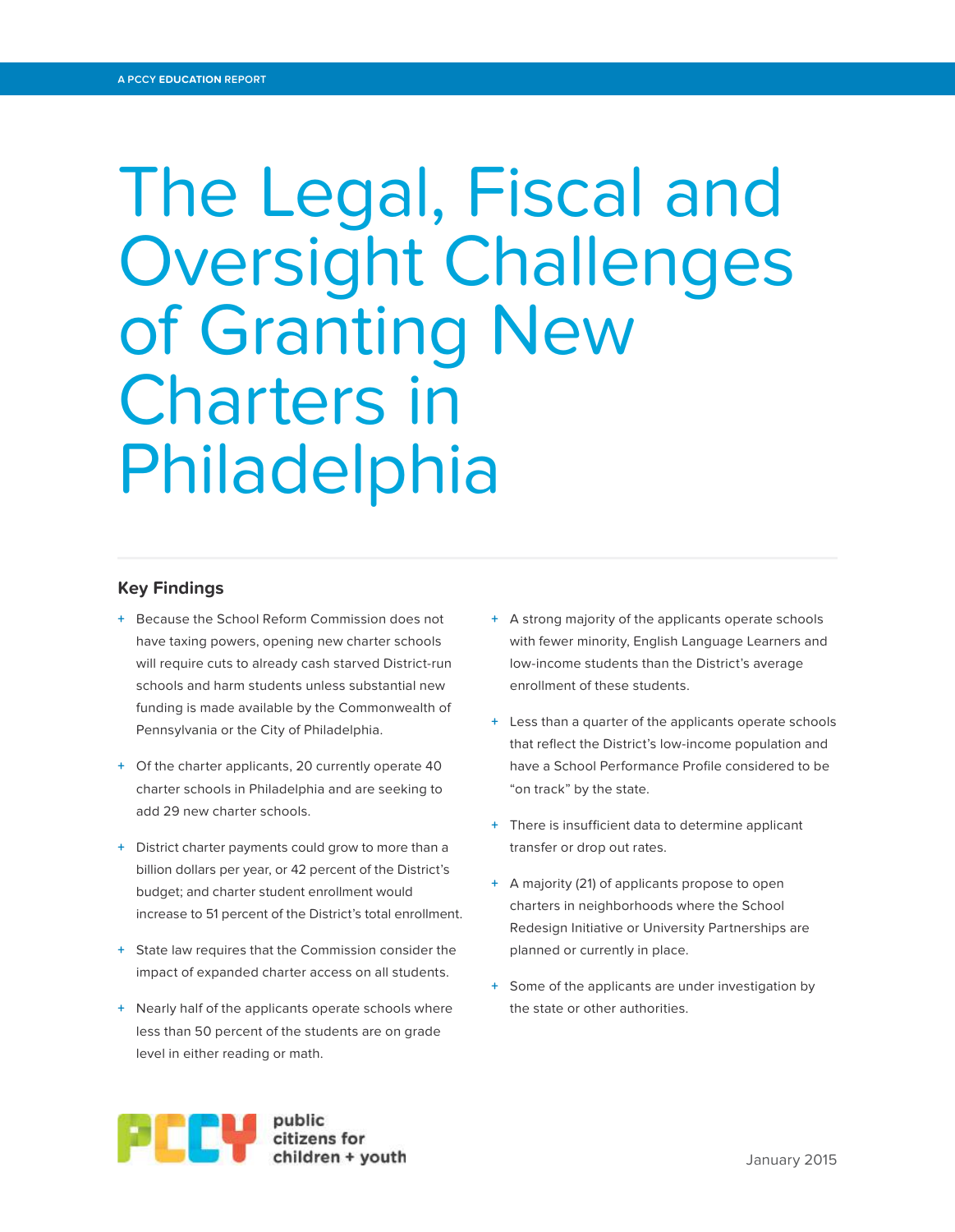#### **Introduction**

On November 15, 2014, the School Reform Commission received 40 applications for charter schools seeking to expand charter enrollment by 40,341 students. The influx of applications is a result of a 2014 amendment to state law that requires the School Reform Commission to annually review and act on charter applications. By law, the Commission is required to act on all applications no later than February 21, 2015.

The charter slots requested could grow total charter enrollment to 104,642 students or approximately 51 percent of the District's total enrollment. Nationally, Philadelphia ranks 3rd highest for percentage of students who are enrolled in charter schools, trailing only New Orleans and Detroit. If the roughly 40,000 seats requested are approved, Philadelphia's charter school enrollment would balloon to 100,000 placing it behind only Los Angeles for the number of students enrolled in charter schools.

In the current fiscal year, the School District of Philadelphia will make payments to charters of approximately \$767 million from a total budget of \$2.4 billion.<sup>1</sup> The total seats requested could add an additional \$282 million in annual charter payments, bringing total District charter expenditures to over a billion dollars per year.

Governor Tom Ridge established a Charter Reimbusement line item in the state budget to help Districts cover the additional costs associated with charter enrollment. In FY 2010, the District received \$190 million in state funds for charter school reimbursement. That line item was eliminated from the state budget in FY 2011. Given the cuts to state aid and the fact that the Commission has no taxing powers, any expansion of charter enrollment must be paid for with existing District funds. That means that to make additional charter payments of \$282 million, cuts to District-run schools would be unavoidable.

In April 2014, the School Reform Commission adopted the Authorizing Quality Initiative defined as a "comprehensive effort to improve the quality, clarity, transparency, and consistency of the School District of Philadelphia's charter school authorizing practices." The mission aptly focuses on two distinct roles of the School Reform Commission: to responsibly allocate limited financial resources, and to provide charter school autonomy in exchange for academic, operational, and financial accountability.<sup>2</sup> It marks significant progress in standardizing the review of charter applications and in creating reasonable and appropriate processes for examining charter applications and performance.

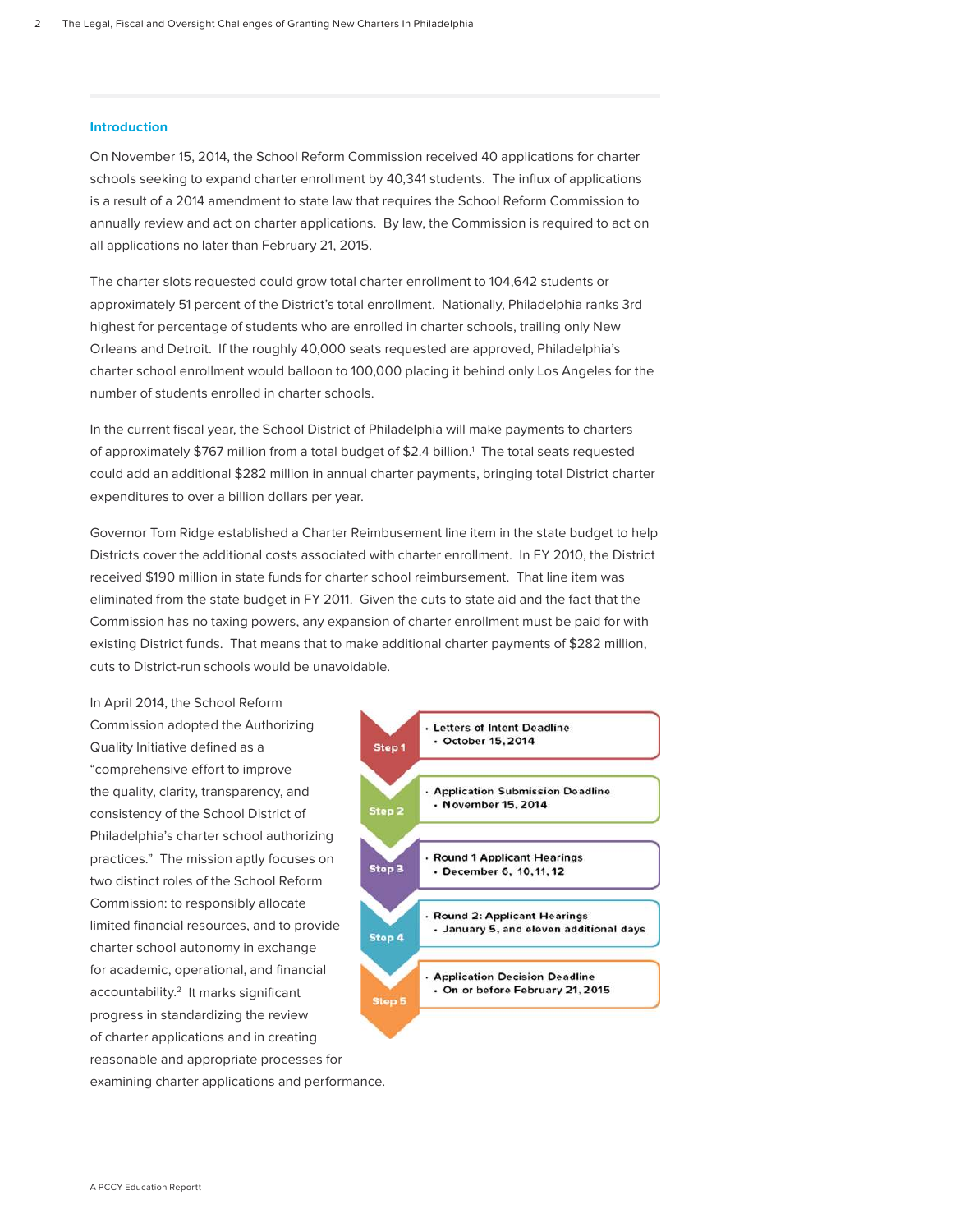Public Citizens for Children and Youth has identified sufficient legal, fiscal and oversight reasons to deny all new applications at this time. Specifically:

- **+** Additional charter school authorization stands at odds with state law that requires the Commission to ensure the welfare of all children as well as the District's fiscal solvency;
- The resources of Philadelphia's Office of Charter Schools are insufficient to appropriately monitor and respond to the needs of the 86 existing charter schools. Further, the office does not have a robust data system that can support a thorough decision making process in a fair and objective manner;
- Far too many of the existing charter schools seeking additional charters perform more poorly than traditional public schools and some face serious charges of fraud and abuse;
- Some of the proposed charter schools could jepoardize current District-led initiatives and investments designed to bolster traditional public schools such as the School Redesign Initiative and University Partnerships.

# **WE URGE THE COMMISSION TO RECOGNIZE THAT CHARTER EXPANSION IS ILL-ADVISED AND NOT IN COMPLIANCE WITH EXISTING STATE STATUTES THAT PRESCRIBE DUTIES OF THE SCHOOL REFORM COMMISSION**

What follows is Public Citizens for Children and Youth's analysis of the legal context for reviewing charter applications, a review of the data on the performance of the applicants currently operating in Philadelphia, a summary of the implications of the proposed charter school expansion for existing District-led turnaround strategies and a summary of key management and fiscal challenges of some of the existing applicants.

# **The Legal Context**

To guide the Commission's review of the charters, Public Citizens for Children and Youth finds the state law is clear about the duties of the Commission and it provides clarity on the purview of the Commission with respect to review of charter applications. Taken together the state law compels the Commission to reject all of the applications.

# Duties and Powers of the Commission

State law offers the School Reform Commission clear guidance on its duties of fiscal stewardship. Every school board and especially the state-appointed School Reform Commission in Philadelphia has the duty to consider the impact that all of its decisions will have on its financial solvency, as well as on the welfare of all students. This includes decisions about charter schools, labor contracts, and changes in school configuration.

In the case of Philadelphia specifically, state law dictates that the Commission not only assumes powers of the local school board but also the duties of the school board.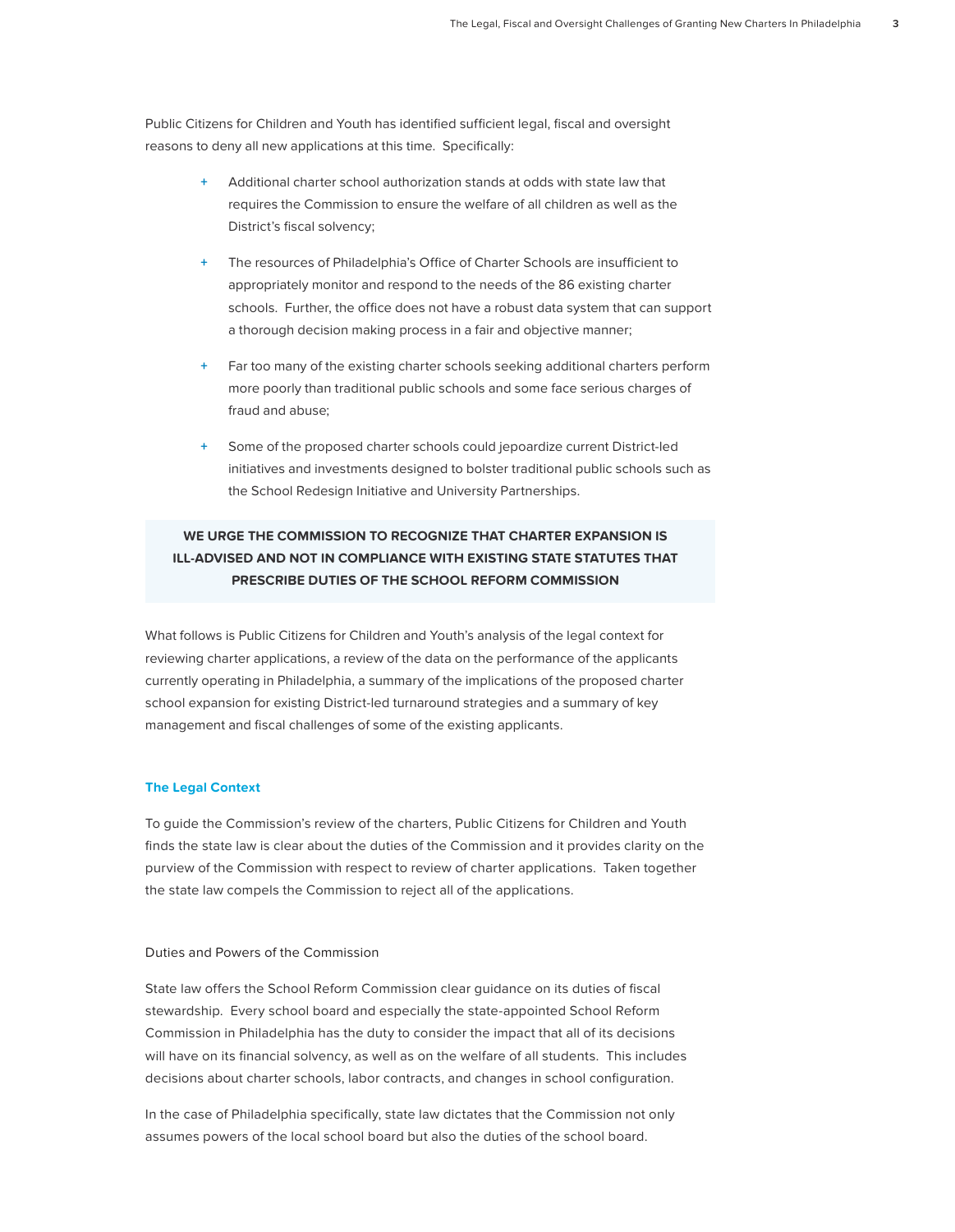One example of this duty is found in Section 701 which requires all school boards to provide a suitable school for every child as follows:

"The board of school directors of each District shall provide the necessary grounds and suitable school buildings to accommodate all the children between the ages of six and twenty-one years, in said District, who attend school."

The purpose of ensuring necessary and suitable buildings for every child is to provide a conducive environment so that every student can have a quality education.

Further, state law describes the specific duties of the School Reform Commission as:

"The School Reform Commission shall be responsible for the operation, management and educational program of the school District of the first class."

Commission duties were defined as such because, in 2001, the Philadelphia School District met the conditions of distress, defined in state law. The state legislature established

# **COMMONWEALTH DEFINED DUTIES OF THE COMMISSION**

- The school district of the first class failed to adopt or to comply with a valid budget to operate the school district for a minimum instructional school year;
- **+** The school district of the first class failed to allocate or transfer revenues to ensure that funds are sufficient to provide a minimum instructional school year;
- The city of the first class failed to transfer revenues to the school district consistent with the current budget; or
- **The school district of the first class** has failed or will fail to provide for an educational program in compliance with the school code of the State Board of Education or standards of the Secretary of Education.

the School Reform Commission to remediate the financial troubles of the District and to ensure the welfare of every student. Unlike every school District in the Commonwealth of Pennsylvania, the state legislature did not give the commmission any local taxing powers. As such, to meet its fiscal solvency obligations, the commmission must limit District expenditures to the revenues provided by federal grants and state or local taxes.

Years after the establishment of the Commission, a last minute 2014 amendment was made to state education law which required the Commission to act on charter school applications annually and makes decisions appealable to the State Charter Appeal Board. While this change in state law is consistent with

the requirements of any other District in the Commonwealth, since all other school boards have taxing powers, if they approve new charters those school boards have the power to increase local taxes to cover those costs.

The hastily inserted provision requires the Commission to act on charter applications but it does not relieve the Commission of its basic duties and obligations. Charter school expansion will require the District to make payments to charter schools and the source of those payments, absent more state or local aid, will have to come from already starved District-operated schools.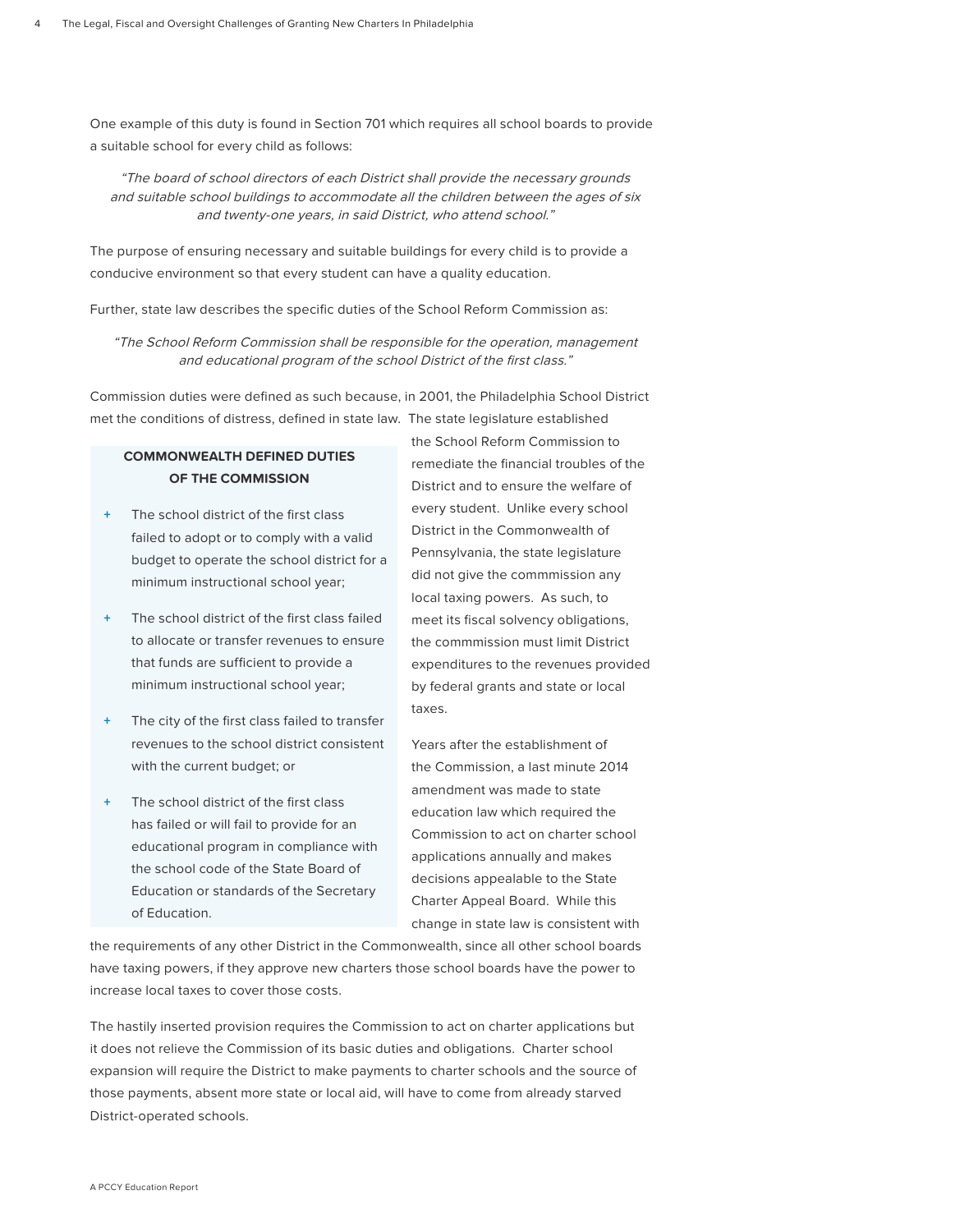#### **Scope of Review**

Since the Commission's decisions on the charter applications are now appealable to the State Charter Appeal Board and ultimately to the courts, the Commission must act on each application and ensure to the greatest extent possible that the Charter Appeal Board has legally sound reasons for supporting the Commission's decisions.

A review of the statute with respect to the minimum criteria the Commission must consider in reviewing charter applications is instructive. The state law reads as follows:

A charter school application submitted … shall be evaluated by the local board of school directors based on criteria, including, but not limited to, the following:

(i) The demonstrated, sustainable support for the charter school plan by teachers, parents, other community members and students, including comments received at the public hearing held under subsection (d).

(ii) The capability of the charter school applicant, in terms of support and planning, to provide comprehensive learning experiences to students pursuant to the adopted charter.

(iii) The extent to which the application considers the information requested in section 1719-A (1719-A describes contents of charter application documents) and conforms to the legislative intent outlined in section 1702-A (1702-A describes intent of establishment of charters) 3

(iv) The extent to which the charter school may serve as a model for other public schools.

The language that reads, "based on criteria, including, but not limited to" explicitly permits the Commission's scope of review to be consistent with the Authorizing Quality Initiative. This fact is supported by the charter review elements as well as the duties and powers section of the state law establishing the School Reform Commission.

It is possible that a proposed charter that is denied may attempt to claim that the Commonwealth Court has already issued decisions that could be interpreted as limiting District review to the factors enumerated above. But the cases in question have not involved Districts where the state has disbanded the local school board and where the state has imposed and sits on the Board of Control. In fact, the Court has not ruled on such matters at all. As such, appeals to the Court will put the Court in the position of having to make its first examination of the duties and powers of the Commission as it considers the statutes requirements to act on charters.

**BASED ON A REVIEW OF THE STATE LAW, PUBLIC CITIZENS FOR CHILDREN AND YOUTH BELIEVES THAT THE UNIQUE POSITION OF THE SCHOOL REFORM COMMISSION AS A STATE IMPOSED BOARD OF CONTROL REQUIRES THAT IT REFRAIN FROM APPROVING ANY NEW CHARTERS IN ORDER TO MEET ITS LONG ESTABLISHED FIDUCIARY OBLIGATIONS AND THAT IT PROTECT STUDENTS FROM THE NEGATIVE FINANCIAL IMPACT THAT ANY EXPANSION WILL HAVE ON PHILADELPHIA STUDENTS.**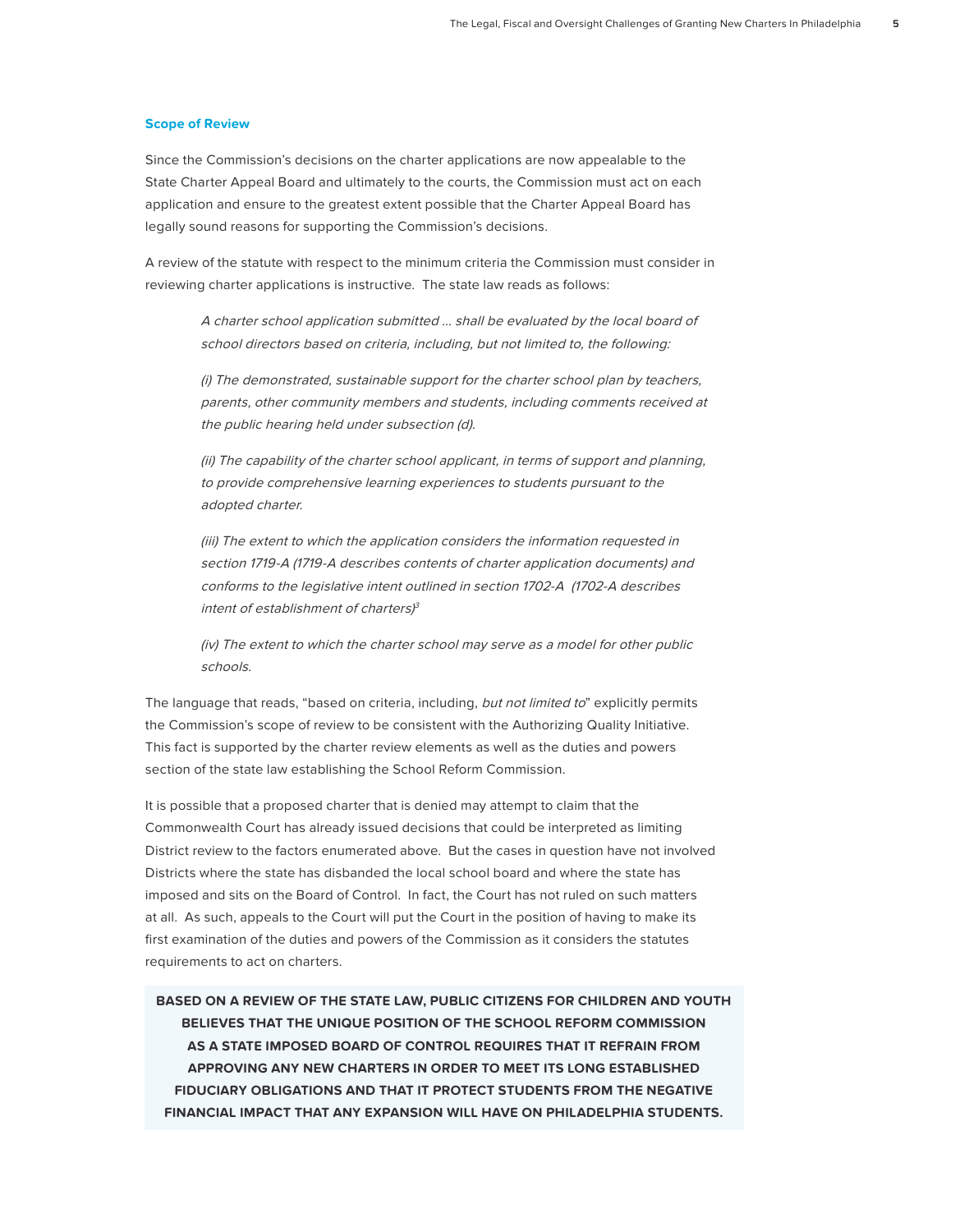### **The Performance of Applicants**

This section provides an analysis of the data on the applicants compared to the Authorizing Quality Initiative's priorities of "equity by protecting the rights of students, parents, and public interest" and accountability by "setting high standards" for charter schools.

Research shows that a charter school's current performance is an important indicator for what will become of the charter school. Stanford University's Center for Research on Education Outcomes (CREDO) found that charter schools, as they age or replicate into networks, are very likely to continue the patterns and performance set by early years of operation, and their ultimate success or failure can be predicted by year three of a school's life.<sup>5</sup>

This cohort of applicants is broad and diverse. Some of the applicants are new to charter management altogether while others are national managers without a presence in Philadelphia. The majority of applicants currently manage schools in Philadelphia.

Public Citizens for Children and Youth examined the data available for 20 charter managers that together seek 29 new charters. The managers currently operate 40 schools in Philadelphia.<sup>4</sup> Eleven other managers who do not currently run schools in the District also applied for new charters.

The data for this report comes from the Pennsylvania Auditor General, the Pennsylvania Department of Education, the Philadelphia City Controller and the Philadelphia School District.

#### **School Performance Profile**

The Pennsylvania School Performance Profile (SPP) is one measure that, while not perfect, can be used to evaluate the performance of the applicants that are already operating in Pennsylvania. The SPP combines standardized test scores, student growth, attendance, and graduation rates to develop a final composite score for each school. The state considers schools with an SPP above 70 to be on the right track.

Of the 40 charters currently operated by applicants for new charters, we found that for FY 2013:

- **+** Forty percent, or 16 charter schools, had an SPP above 70, and;
- Sixty percent, or 24 charter schools, had an SPP below 70.



# **60% of Applicants' Current Schools are Below SPP Target**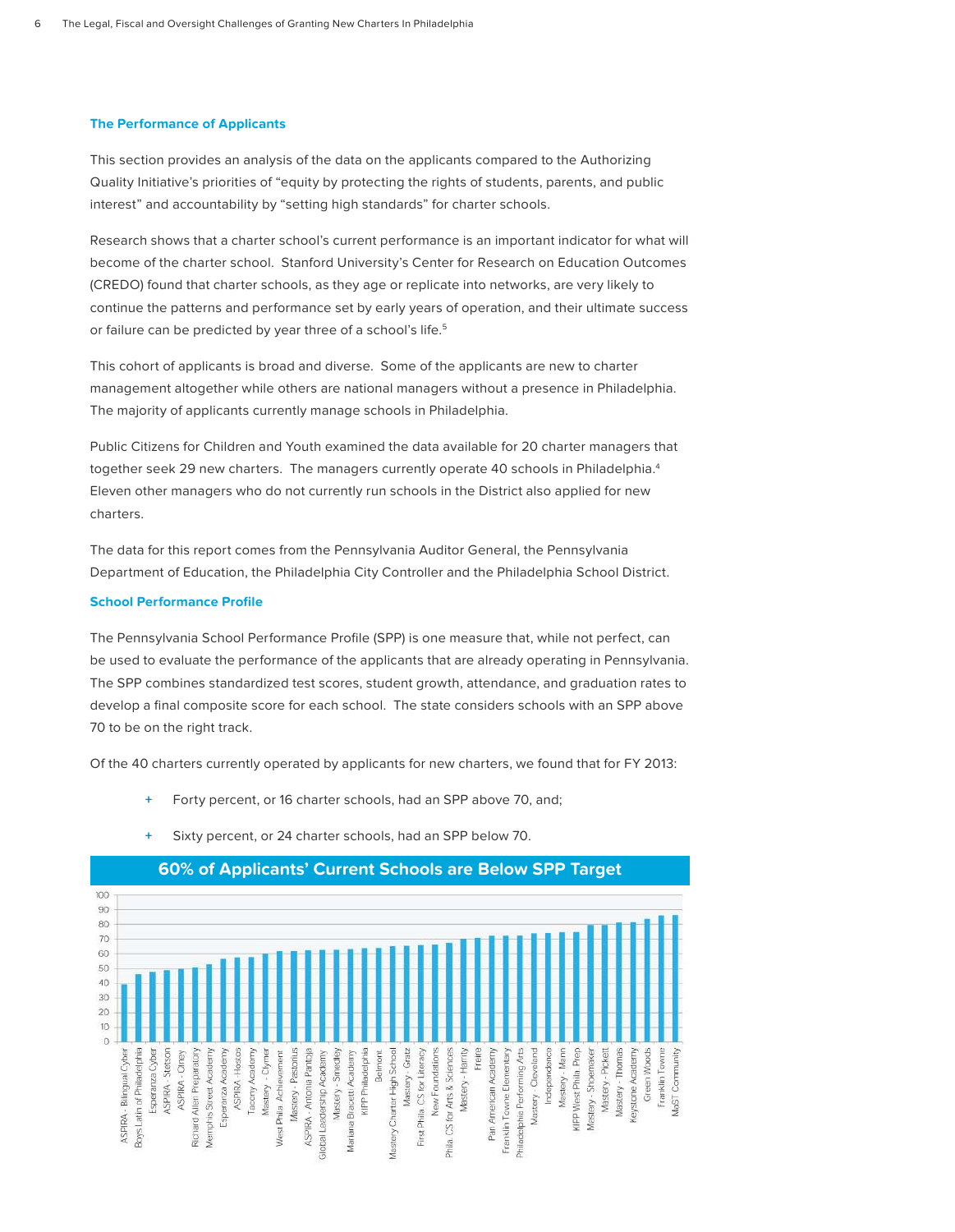| <b>Existing Charter School</b>     | <b>School Performance Profile</b> |
|------------------------------------|-----------------------------------|
| <b>MaST Community</b>              | 86.6                              |
| Franklin Towne Charter High School | 86.1                              |
| Green Woods                        | 83.8                              |
| Keystone Academy                   | 81.8                              |
| Mastery - Thomas                   | 81.5                              |
| Mastery - Shoemaker                | 79.5                              |
| Mastery - Pickett                  | 79.5                              |
| <b>KIPP West Philadelphia</b>      | 74.7                              |
| Mastery - Mann                     | 74.6                              |
| Independence                       | 74.1                              |
| Mastery - Cleveland                | 73.9                              |
| Philadelphia Performing Arts CS    | 72.5                              |
| Pan American Academy               | 72.4                              |
| Franklin Towne                     | 72.4                              |
| Freire                             | 71.2                              |
| Mastery - Harrity                  | 70.2                              |

# **CHARTER SCHOOLS WITH SPP SCORES OF 70 OR HIGHER: 2013-2014**

# **PSSA/Keystone Performance**

The PSSA and Keystone Exams are state-administered tests designed to assess how well students are progressing to meet state standards. In 2014, the District's average PSSA scores were 42 and 47 percent in reading and math, respectively, across all grades. $6$ 

In comparison to the District's average scores, the data shows that:

 **+** Forty-eight percent, or 19 of the 40 charter applicants, have fewer than half of their students on grade level in either reading or math.



**48% of Applicants' Current Schools have Fewer than Half of Students**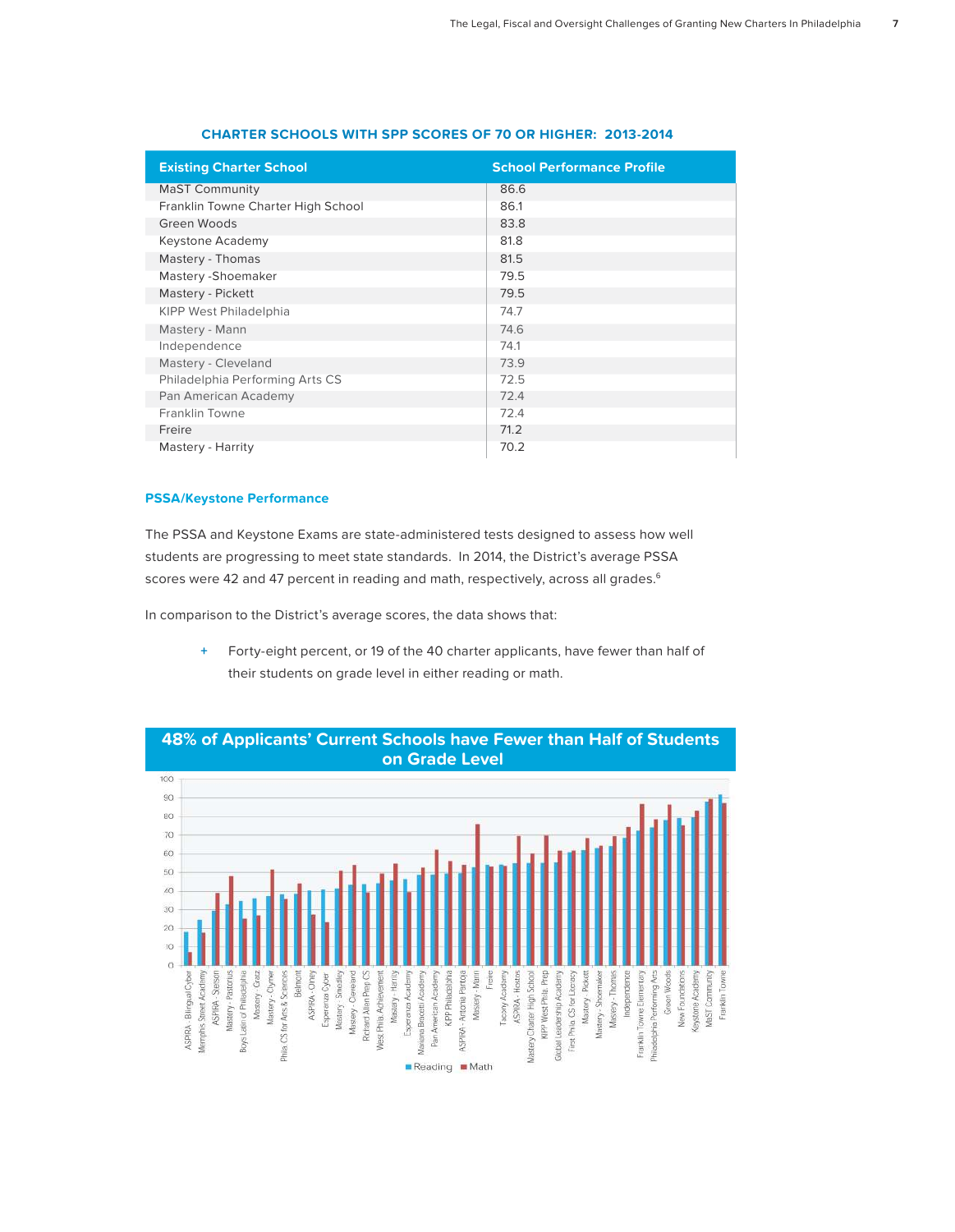# **Student Demographics**

Philadelphia is the nation's poorest big city. According to the 2013 American Community Survey, 185,000 Philadelphians, including 60,000 children live in families with annual incomes of less than \$10,000 a year for a family of three.

Eighty-four percent of the District's students are low-income. It is essential that the District consider a charter applicant's ability to educate low-income students since data shows that students who live in poverty or struggle with food and housing insecurity often arrive at school with significant challenges to academic success. Public schools are a critical venue for offsetting the impact of poverty.

A review of student income data for the charter applicants shows:

- **+** Forty percent, or 16 of the 40 charter applicants serve more economically disadvantaged students than the District's average enrollment of low-income students;
- **+** Sixty percent, or 24 of the 40 charter applicants serve a smaller share of students who are economically disadvantaged than the District's average enrollment.



# **60% Percent of Applicants' Current Schools Serve a Smaller Share of**

Underserved student groups must be ensured equal access to charters. Successful charter schools should have a track record of enrolling students who reflect the demographics of the city they seek to serve. Among the applicants currently operating charters in Philadelphia, the data shows:

- Seventy-five percent, or 30 of the 40 charter applicants, underserve English Language Learners in comparison to the District's average enrollment;
- **+** Fifty-three percent, or 21 of the 40 charter applicants, underserve African American students in comparison to the District's average enrollment;
- **+** Sixty-three percent or 25 of the 40 charter applicants, underserve Hispanic students in comparison to the District's average enrollment.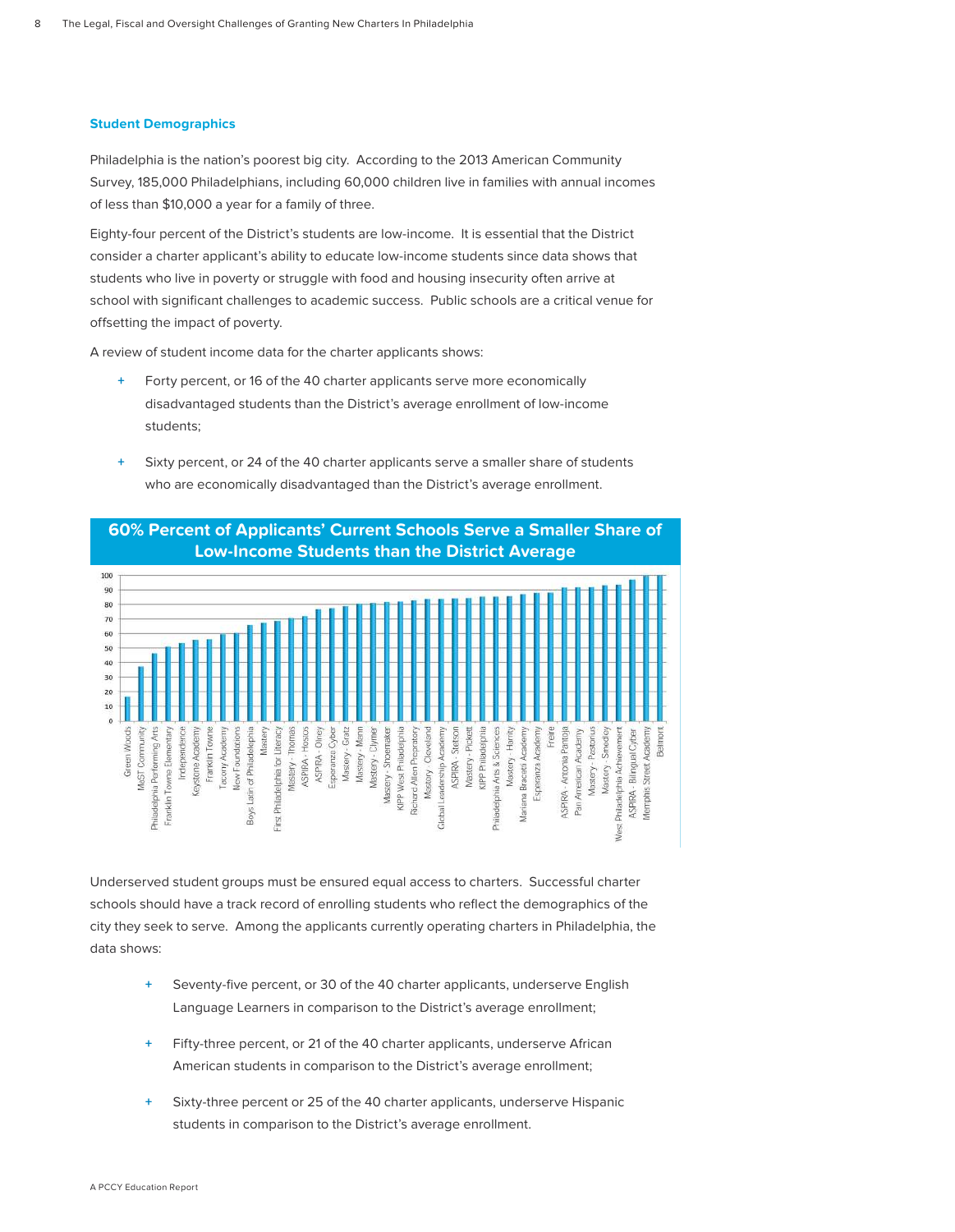

# **75% of Applicants' Current Schools Serve a Smaller Share of English Language Learners than the District Average**





# **63% of Applicants' Current Schools Serve a Smaller Share of Hispanic Students than the District Average**

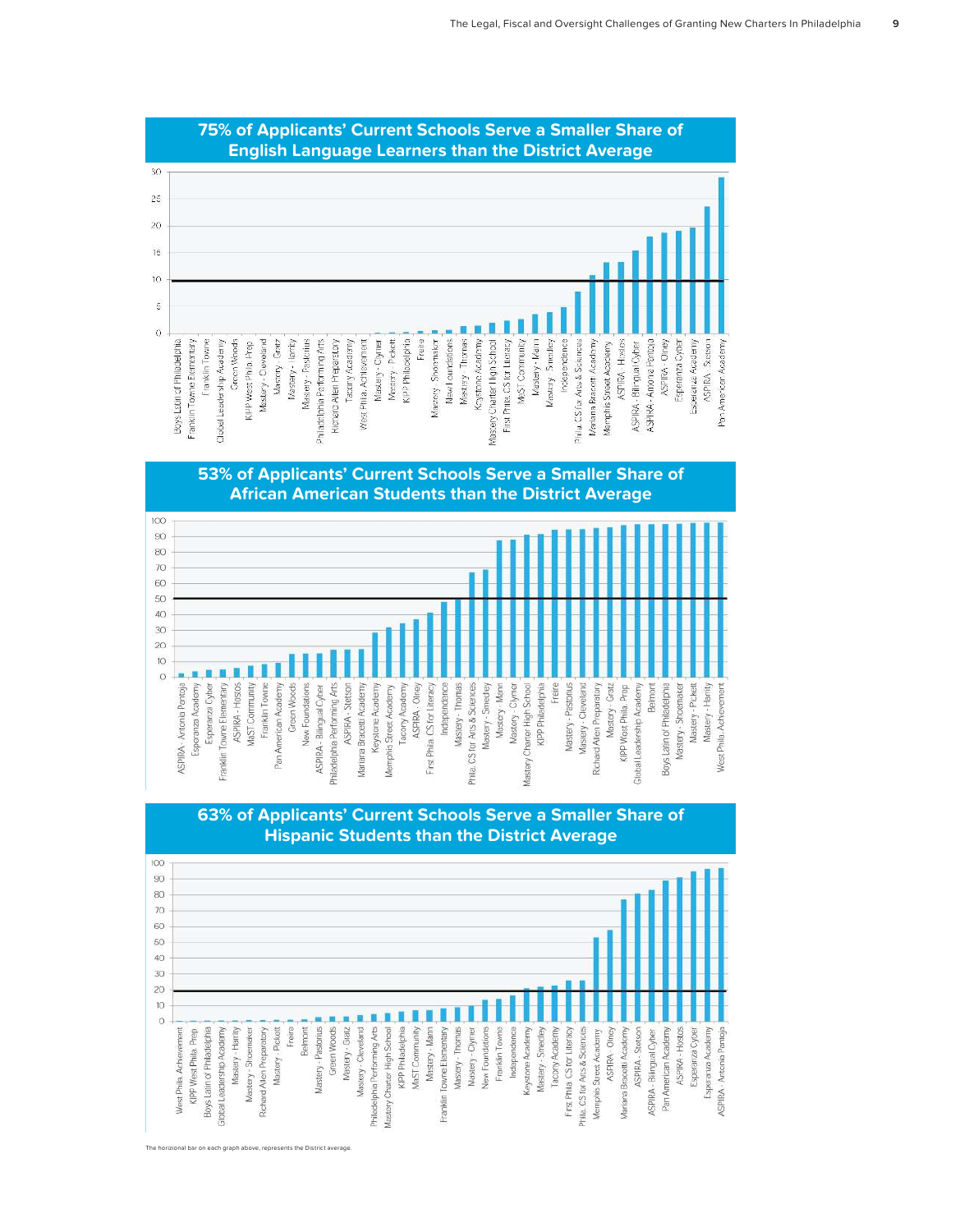# **SPP Scores Compared to Student Income**

Considering a charter's SPP score along with data on the income level of students offers a meaningful picture of a charter school's capacity to eduate the typical child in Philadelphia. In this section, we compare a charter's performance and share of low-income students to help examine how well a charter is educating at-risk students. For instance, Green Woods has a strong SPP score of 83.8, which may be attributable to the very small share of its students who are low-income. In contrast, Belmont Academy Charter has an SPP score of 63, but 99.9 percent of its students are low-income students.

Looking across the applicants currently operating charters in the District, the data shows:

- **+** Two of the 40 charter applicants enroll significantly smaller shares of lowincome students than the District's average enrollment and also have an SPP score less than 70;
- **+** Twenty-three percent, or nine of the 40 charter applicants, have SPP scores higher than the state target and have a share of low-income students that is at or above the District average.

| <b>Below District</b><br><b>Share of Low-</b><br><b>Income Students &amp;</b><br><b>Below SPP Target</b> | <b>Below District</b><br><b>Share of Low-</b><br><b>Income Students</b><br>& Above 70 SPP<br><b>Target</b> | <b>At/Above District Share of</b><br><b>Low-Income Students &amp;</b><br><b>Below SPP Target</b> | <b>At/Above District</b><br><b>Share of Low-Income</b><br><b>Students &amp; Above</b><br><b>SPP Target</b> |
|----------------------------------------------------------------------------------------------------------|------------------------------------------------------------------------------------------------------------|--------------------------------------------------------------------------------------------------|------------------------------------------------------------------------------------------------------------|
| New Foundations                                                                                          | Green Woods                                                                                                | First Philadelphia CS for<br>Literacy                                                            | Mastery - Thomas                                                                                           |
| <b>Tacony Academy</b>                                                                                    | <b>MaST Community</b>                                                                                      | Mastery - Gratz                                                                                  | Mastery - Shoemaker                                                                                        |
|                                                                                                          | Philadelphia<br>Performing Arts                                                                            | Mastery Charter High<br>School                                                                   | Mastery - Mann                                                                                             |
|                                                                                                          | Franklin Towne<br>Elementary                                                                               | Belmont                                                                                          | Mastery - Cleveland                                                                                        |
|                                                                                                          | <b>Franklin Towne</b>                                                                                      | <b>KIPP Philadelphia</b>                                                                         | Mastery - Harrity                                                                                          |
|                                                                                                          | Independence                                                                                               | Mariana Bracetti Academy                                                                         | Mastery - Pickett                                                                                          |
|                                                                                                          | Keystone Academy                                                                                           | Mastery - Smedley                                                                                | KIPP West Phila. Prep                                                                                      |
|                                                                                                          |                                                                                                            | Global Leadership Academy                                                                        | Freire                                                                                                     |
|                                                                                                          |                                                                                                            | ASPIRA - Antonia Pantoja                                                                         | Pan American                                                                                               |
|                                                                                                          |                                                                                                            | Mastery - Pastorius                                                                              |                                                                                                            |
|                                                                                                          |                                                                                                            | West Phila, Achievement                                                                          |                                                                                                            |
|                                                                                                          |                                                                                                            | Mastery - Clymer                                                                                 |                                                                                                            |
|                                                                                                          |                                                                                                            | <b>ASPIRA - Hostos</b>                                                                           |                                                                                                            |
|                                                                                                          |                                                                                                            | Esperanza Academy                                                                                |                                                                                                            |
|                                                                                                          |                                                                                                            | <b>Memphis Street Academy</b>                                                                    |                                                                                                            |
|                                                                                                          |                                                                                                            | <b>Richard Allen Prepratory</b><br><b>ASPIRA - Olney</b>                                         |                                                                                                            |
|                                                                                                          |                                                                                                            | <b>ASPIRA - Stetson</b>                                                                          |                                                                                                            |
|                                                                                                          |                                                                                                            | Esperanza Cyber                                                                                  |                                                                                                            |
|                                                                                                          |                                                                                                            | Boys' Latin of Philadelphia                                                                      |                                                                                                            |
|                                                                                                          |                                                                                                            | ASPIRA - Bilingual Cyber                                                                         |                                                                                                            |
|                                                                                                          |                                                                                                            | Philadelphia CS for Arts &                                                                       |                                                                                                            |
|                                                                                                          |                                                                                                            | Sciences                                                                                         |                                                                                                            |

# **CHARTER SPP GROUPED BY LOW-INCOME ENROLLMENT**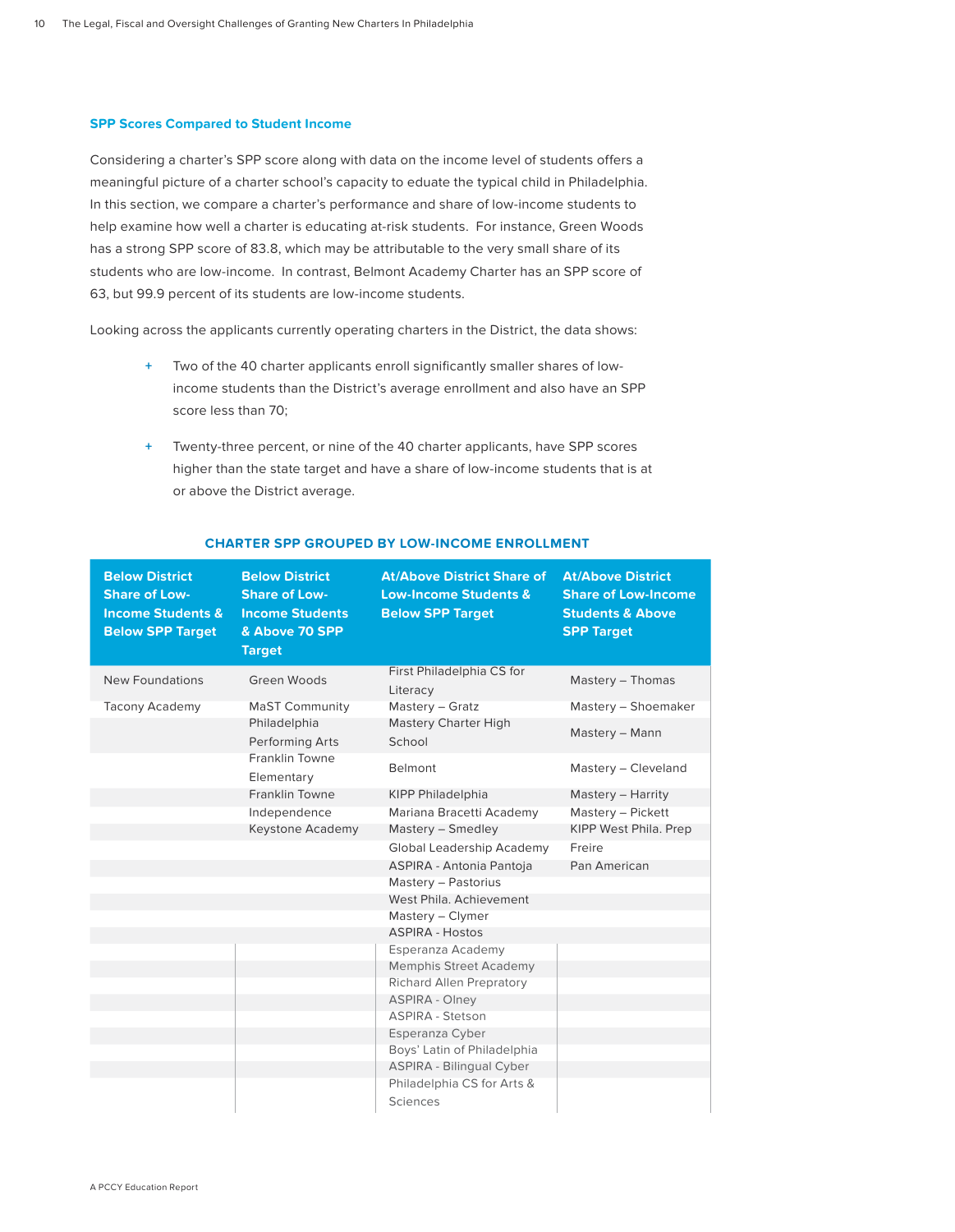# **Student Mobility**

In spite of what appears to be a small group of the applicants with a track record of enrolling disadvantaged students and showing reasonable results, data is not publicly available that would confirm a charter school's ability to retain their students. If a charter school is regularly losing students to transfers or drop out, high performance on the SPP could be less meaningful.

Public Citizens for Children and Youth has regularly called on the District to monitor student mobility among both traditional and charter schools through the use of a unique student identifier. The ability to track individual students as they move among schools would provide a much fuller understanding of which schools are meeting students' needs and help schools with high transition rates to improve. The absence of publicly available data for what is termed "in-school retention" in any building including charters makes the track record of charter applicants difficult to evaluate.

Public Citizens for Children and Youth examined enrollment data from the Pennsylvania Department of Education and tracked enrollment for two cohorts: a 4th grade cohort of students beginning in 2009-10, until they were 8th graders in 2013-14; and a 9th grade cohort for the same years. In those years, some charters saw sharp decreases in enrollment, as much as 50 percent, while others maintained or increased cohort enrollment.

For schools that maintained enrollment, it is impossible to know if the same students were retained for four years or if the charter schools admitted new students as students left their schools. This is because of an absence of "in-school retention reports."

Clearly, the ability of a charter to retain its students is a critical element of review that should be completed by the Charter Office before the Commission acts. The data should also be released publicly so that charter applicants can be confident in the data and the methodology of analysis.

Student retention is a reasonable indicator of school quality. Charter schools that limit enrollment are able to minimize disruption and benefit from teacher and student relationships from the beginning of the school year. Thus, they are effectively operating on a completely different set of ground rules than other charters. Traditional schools are required to accept all students at all times, including students who are returning from juvenile justice placement or struggling with housing insecurity. These students may be automatically blocked from attending some charters because they do not admit new students after the first year of enrollment (ex. a student must begin in 9th grade for a 9-12 school). In effect, by not enrolling students to fill empty seats, these charters help to concentrate the hardest to educate students in neighborhood schools and in other charters that are willing to take students mid-year.

Unfortunately, given the absence of publicly available data, it is impossible to determine which schools are doing a good job at retaining their students. Before any charter expansion is authorized, the Commission should be able to review reliable data on an operator's track record, including the school's ability to retain students.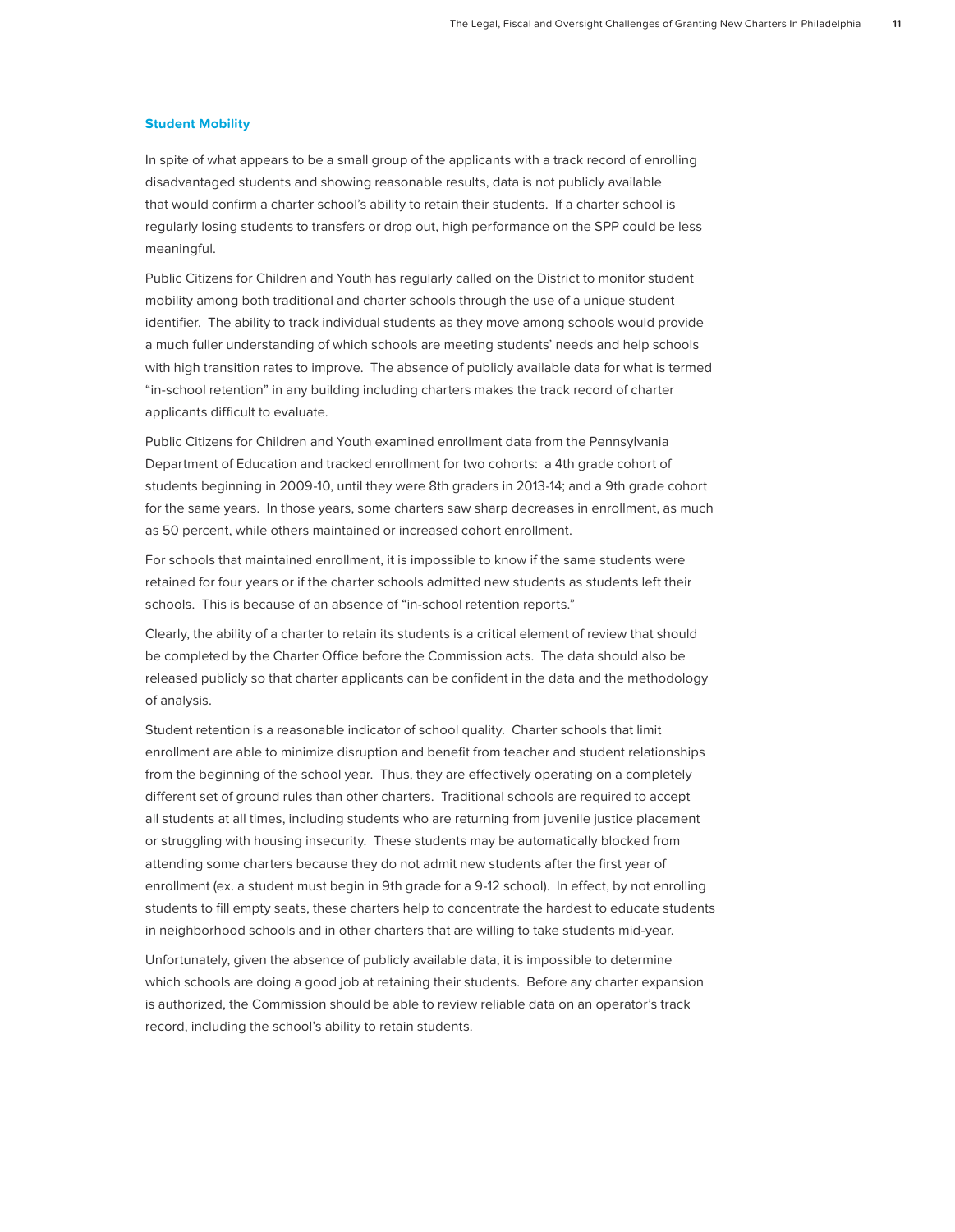# **Implications of Charter Expansion for District Investments and Partnerships**

In addition to examining the ability of a charter to serve a diverse student population comparable to the District's overall enrollment, the Commission must also appropriately allocate resources. To the extent possible under state law, they should ensure that investments aimed at improving traditional public schools are not undermined by charter expansion.

In this regard, Public Citizens for Children and Youth is very concerned that charter school applicants were encouraged by the Commission to submit applications for expansion in communities where the District is also supporting early-stage turn-around efforts through School Redesign Grants or promising University Partnerships. We urge the Commission to ensure clarity in the strategic allocation of resources and not make any charter authorization decisions that would undermine turnaround efforts.

### **School Redesign Initiative**

Thirteen charter applicants are proposing to open schools in close proximity to School Redesign grantees. Specifically, Chester Arthur, Carnell and Tilden are likely to be affected by these 13 new charters whose expansion could negatively impact enrollment and undermine the success of a school's School Redesign grant. While not all of the students who enroll in these new charters would necessarily be enrolled in one of the Redesign Schools, the projected charter enrollment for the new applicants is substantially larger than the enrollment of each of these schools.

| <b>School</b><br><b>Redesign</b><br><b>Initiative</b><br><b>Grantee</b> | <b>Span</b> | <b>Students</b> | <b>Charter Applicants in</b><br><b>School's Area</b>                                                                                                                | <b>Grades</b>                                             | Proposed<br><b>Enrollment</b>                  |
|-------------------------------------------------------------------------|-------------|-----------------|---------------------------------------------------------------------------------------------------------------------------------------------------------------------|-----------------------------------------------------------|------------------------------------------------|
| Arthur, Chester A                                                       | $K-8$       | 259             | String Theory - Greys Ferry<br>MaST Community - The<br>Partnership School for Science<br>and Innovation                                                             | $K-12$<br>$K-12$                                          | 1,300<br>1,500                                 |
| Carnell, Laura H                                                        | $K-5$       | 1,007           | American Paradigm - Oxford<br>Circle<br>MaST Community - Roosevelt                                                                                                  | $K-8$<br>$K-12$                                           | 900<br>2,925                                   |
| * Tilden, William T.                                                    | $5 - 8$     | 545             | Independence West<br><b>PHMC Preparatory</b><br>Richard Allen Prep<br><b>ACES Business Entrepreneur</b><br>Academy<br>Girls' Latin<br><b>KIPP West Philadelphia</b> | $K-8$<br>$K-12$<br>$K-12$<br>$6 - 12$<br>$K-12$<br>$K-12$ | 900<br>1,000<br>1,200<br>700<br>1,450<br>1,380 |
|                                                                         |             |                 | ** Urban STEM Academy                                                                                                                                               | $K-12$                                                    | 1,200                                          |

#### **PROPOSED CHARTERS THAT WOULD DRAW FROM SCHOOL REDESIGN INITIATIVE GRANTEES**

\* Located in an area identified by the School District of Philadelephia as high-need/desirable location for new charters

\*\* School plans to draw from all of the high-need areas identified by the District for their primary enrollment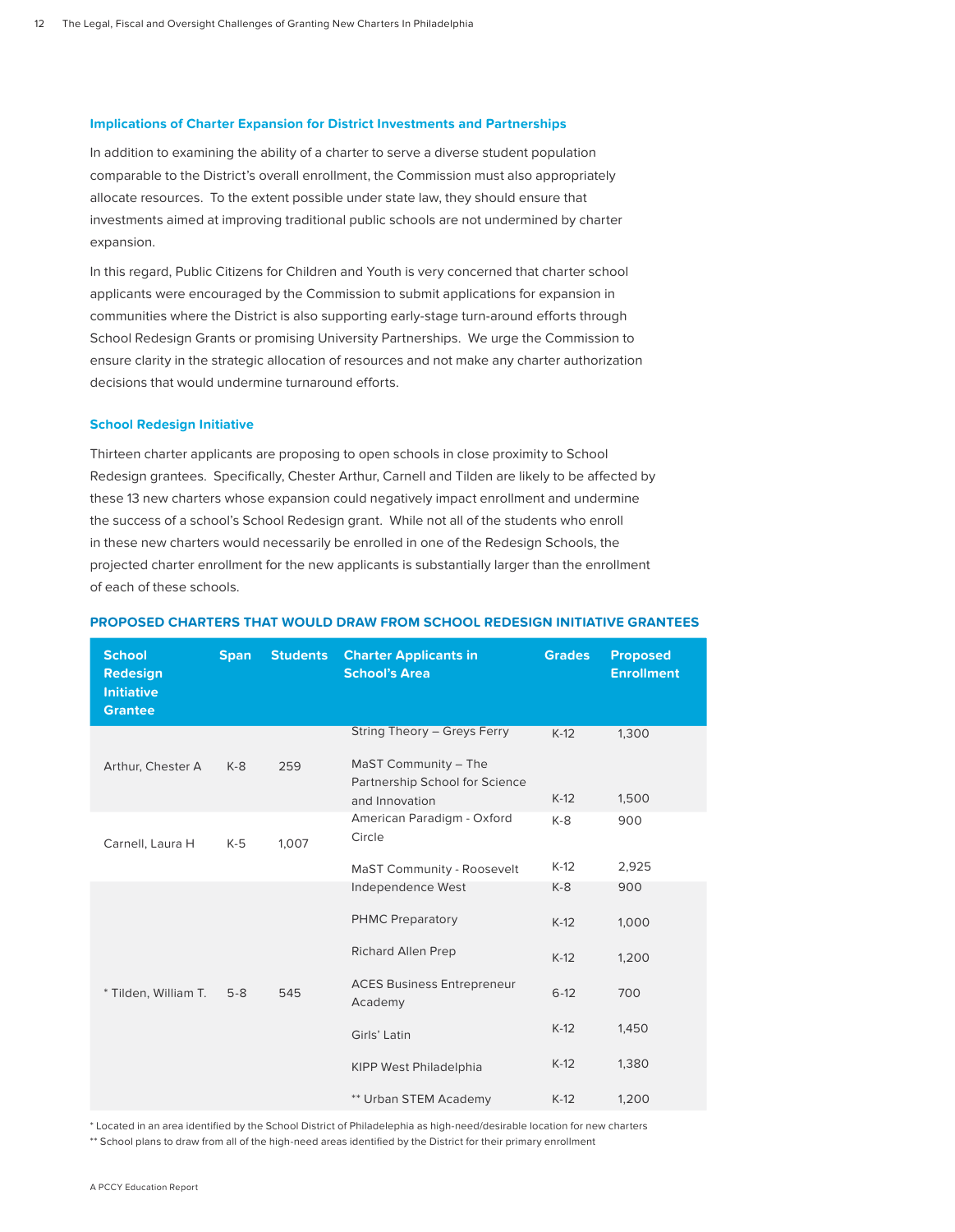# **University Partnerships**

Fourteen charter applicants are proposing to open schools near one of the six schools that are currently part of groundbreaking University Partnerships. As with the School Redesign grantees, not all students who enroll in these new charters would necessarily come from a University Partnership school. However, large projected charter enrollment for the new applicants threatens University Partner schools like Lea and Duckrey. The application from Philadelphia Music and Dance can cause at least one of the schools in its community to become destabilized and most certainly can cause the university partnership to suffer. The formation of these partnerships has taken years to "get right" and in most cases the partnerships are essential to the school's improvement. Moreover, in some cases, substantial investments by private foundations have augmented the partnerships. Granting any new charters or charter expansions in these communities is likely to undermine years of work and cause critically needed investments in these schools to disappear.

| Zip<br>Code | Schools w/<br><b>University</b><br>Partnerships<br>in Zip Code | Span  | <b>Students</b> | <b>Charter Applicants in</b><br>Zip Code             | <b>Span</b> | Proposed<br><b>Enrollment</b> |
|-------------|----------------------------------------------------------------|-------|-----------------|------------------------------------------------------|-------------|-------------------------------|
|             | Powell (Drexel)                                                | $K-4$ | 259             | Philadelphia Music and<br>Dance                      |             |                               |
| 19104       | McMichael<br>(Drexel)                                          | $K-8$ | 404             |                                                      |             |                               |
|             | Washington, M<br>(Drexel)                                      | $K-8$ | 467             |                                                      | $K-12$      | 925                           |
|             | Penn Alexander<br>(Penn)                                       | $K-8$ | 564             |                                                      |             |                               |
|             |                                                                |       |                 | Independence West                                    | K-8         | 900                           |
| 19103       |                                                                |       |                 | Phila, Music and Dance                               | $K-12$      | 925                           |
|             |                                                                |       |                 | <b>ACES Business</b><br><b>Entrepreneur Academy</b>  | $6-12$      | 700                           |
|             |                                                                | K-8   | 505             | Girls' Latin                                         | $K-12$      | 1,450                         |
|             | Lea (Penn)                                                     |       |                 | <b>KIPP Dubois</b>                                   | $K-12$      | 860                           |
|             |                                                                |       |                 | Green Woods @ Overbrook<br>Farms                     | K-8         | 723                           |
|             |                                                                |       |                 | ** Urban STEM Academy                                | $5-12$      | 1,200                         |
|             |                                                                |       |                 | <b>Innovative Dimensions</b><br><b>STEAM Academy</b> | $6 - 12$    | 960                           |
| 19121       |                                                                | $K-8$ | 605             | New Foundations -<br>Brewerytown                     | $K-12$      | 1,075                         |
|             |                                                                |       |                 | Leon H Sullivan<br>Opportunities                     | $K-12$      | 1,075                         |
|             | Duckrey                                                        |       |                 | Mastery - North<br>Philadelphia                      | $K-8$       | 756                           |
|             | (Temple)                                                       |       |                 |                                                      | $K-8$       | 756                           |
|             |                                                                |       |                 | Mastery - Gillespie                                  | $K-12$      | 1,380                         |
|             |                                                                |       |                 | <b>KIPP North Philadelphia</b>                       |             |                               |
|             |                                                                |       |                 | ** Urban STEM Academy                                | $5-12$      | 1,200                         |

# **PROPOSED CHARTERS THAT WOULD DRAW FROM UNIVERSITY PARTNERSHIP SCHOOLS**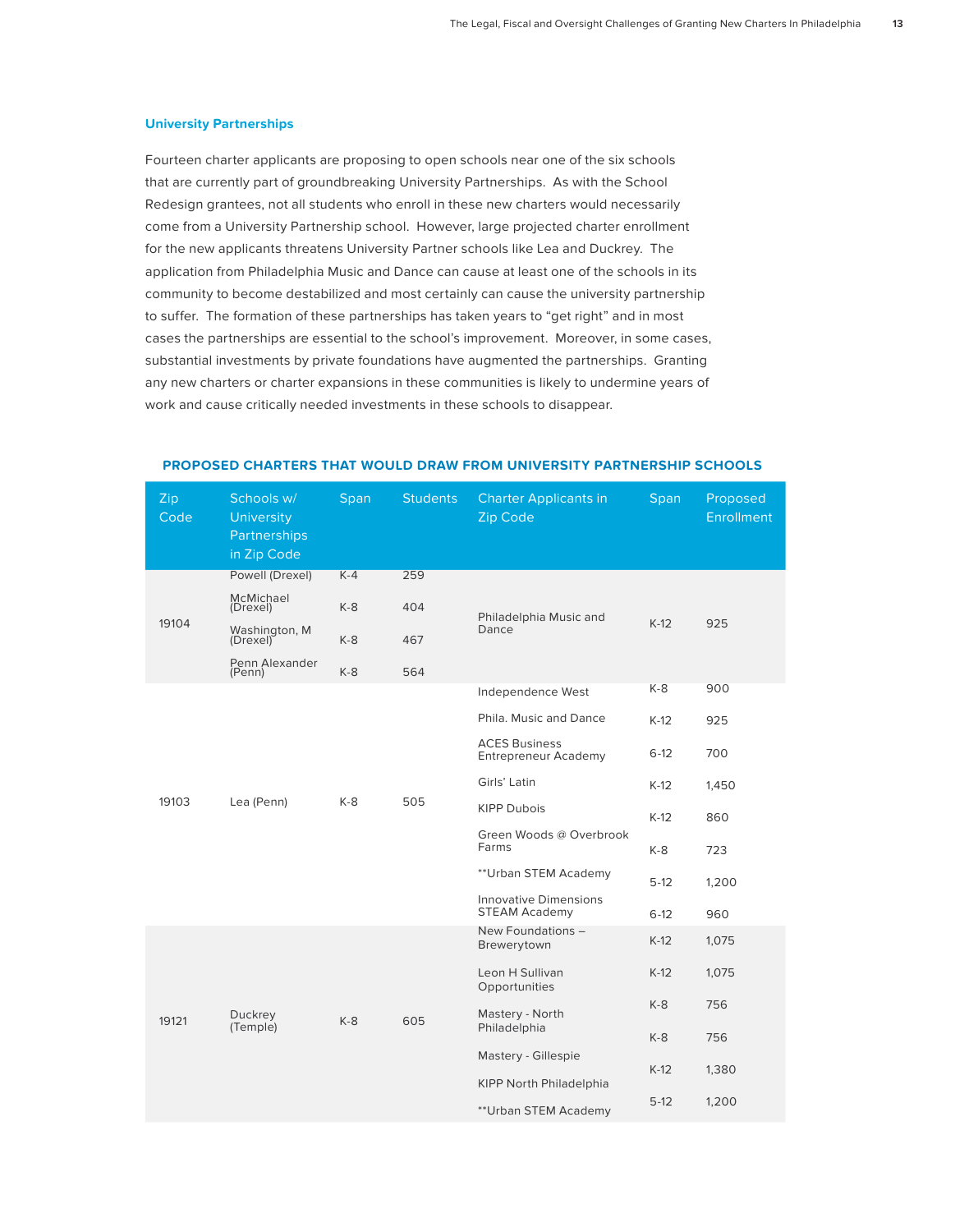# **Management Challenges**

Finally, beyond legal and data issues, the Commission must consider questionable management practices among four charter operators seeking new charters. These applicants are:

- **+** Friendship Education Foundation is a national operator managing nine schools in Washington, DC, Baltimore and Baton Rouge. While the application cites "three high performing elementary/middle schools" only two schools have math and reading proficiency rates above the 50 percent mark. Of the Friendship Education Foundation's schools founded in 1998 and 1999, one school has proficiency rates as low as 37 percent in reading. The Friendship Academy of Science and Technology of Baltimore was closed for low performance last year after proficiency rates in math dropped 28 percentage points and 14 percent in reading from 2011-2013. A survey of parents, teachers, and students also rated the school ineffective and the school's enrollment declined.
- In March 2013, Friendship Public Charter School's Technology Preparatory Academy in Washington, DC was being investigated by the DC Charter School Board for its high incidence of suspending students with disabilities.<sup>7</sup>
- In March 2014, Liguori Academy received \$25,000 from the Philadelphia Schools Partnership (PSP) for planning a new, alternative Catholic high school for at-risk students. The school's website states its mission as "grounded in the spirit of Saint Alphonsus Liguori to promote God's boundless love" and strives to "provide a Catholic education" for students. In November, the Philadelphia Public School Notebook found that the school's website had recently been changed to remove religious language.<sup>8</sup>
- **+** ASPIRA and Franklin Towne charter have been cited for financial mismanagement.

#### **Conclusion**

Through the Authorizing Quality Initiative the District established a balanced approach for the approval of additional charters by evaluating academic and financial factors. Specifically, it calls for a new charter approval process that is, "Consistent with its mission to allocate limited financial resources to all public schools in Philadelphia." Given this principle, the 40,341 seats requested from charter applicants this year, which would increase the District's charter reimbursement by \$282 million contradicts the District's Authorizing Quality Initiative goals.

The performance data is evidence that several applicants are not educating students effectively to state standards. The absence of data on retention and student mobility means that solid decisions about expansion based on a charter's track record are not possible at this time. Given these concerns and the very limited capacity of the Office of Charter Schools, it would be irresponsible to add any more charters to the District's portfolio at this time.

In closing, since the District has suffered severe cuts in state aid including the full elimination of state funds for charter costs, the payments necessitated by new charters will harm students in District-run schools. To ensure that no student is injured by the loss of school resources due to charter expansion, and thus to be in compliance with the duties given the Commission under state law, it must reject the applicants.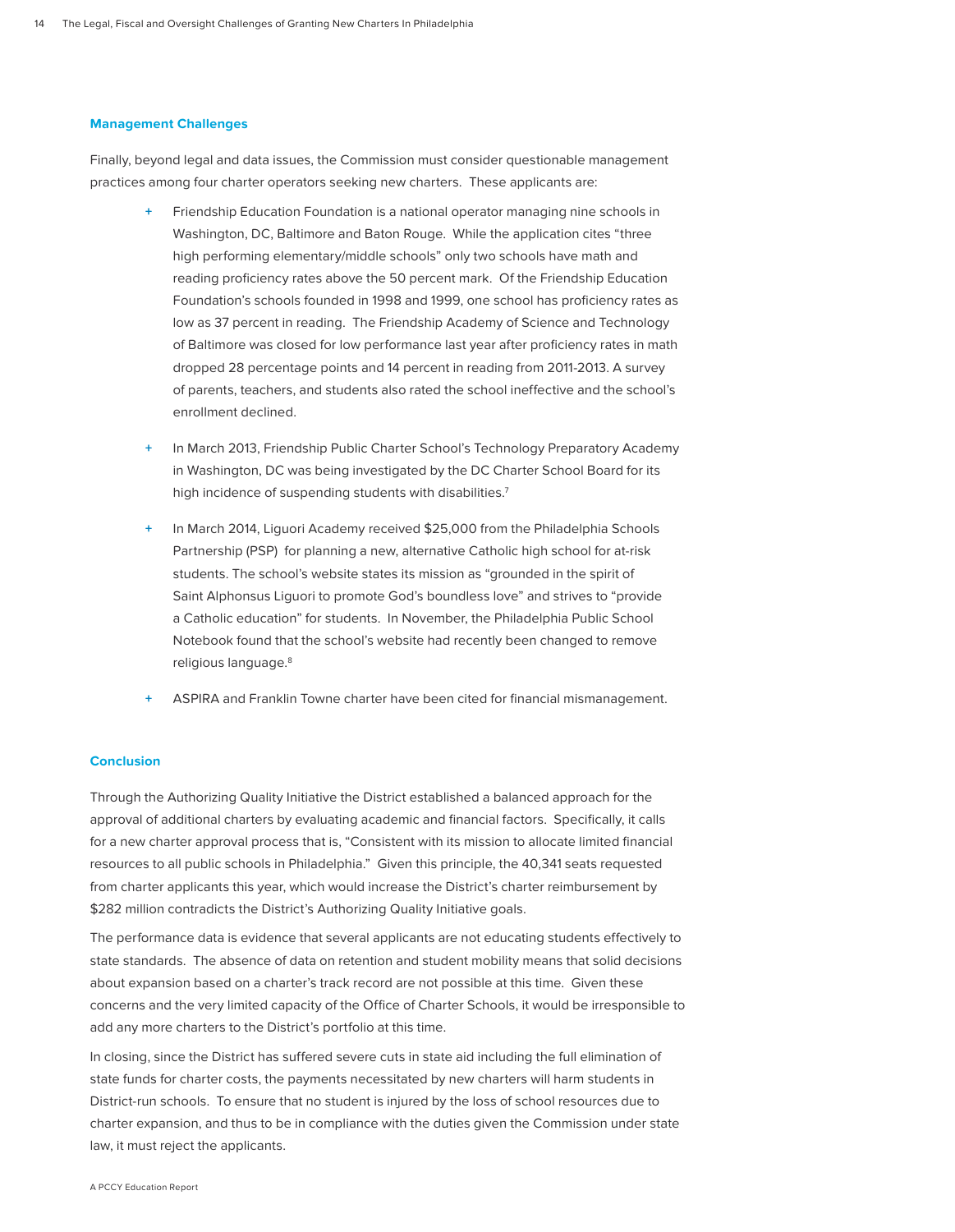# **Endnotes**

1. http://webgui.phila.k12.pa.us/uploads/dP/rA/dPrAVit1k8Xa4CJXcyxemQ/FY2014-15-Consolidated-Budget.pdf

2. http://webgui.phila.k12.pa.us/offices/c/charter\_schools/authorizing-quality-initiative

3. Section 1702-A. Legislative Intent.--It is the intent of the General Assembly, in enacting this article, to provide pupils and community members to establish and maintain schools that operate independently from the existing school District structure as a method to accomplish all of the following:(1) Improve pupil learning.(2) Increase learning opportunities for all pupils.(3) Encourage the use of different and innovative teaching methods.(4) Create new professional opportunities for teachers, including the opportunity to be responsible for the learning program at the school site.(5) Provide parents and pupils with expanded choices in the types of educational opportunities that are available within the public school system.(6) Hold the schools established under this act accountable for meeting measurable academic standards and provide the school with a method to establish accountability systems.

4. In some cases two charter schools operate under one charter agreement. The state treats these two schools as one entity for reporting purposes, and PCCY employed that same practice in the way data is presented in this report.

5. http://credo.stanford.edu/pdfs/CGAR%20Press%20Release%20FINAL.pdf

6. https://webapps.philasd.org/news/display/articles/2209

7. http://www.washingtonexaminer.com/d.c.-charter-school-board-to-start-investigating-specialeducation-practices/article/2525495

8. http://thenotebook.org/sites/default/files/Liguori%20Academy%20-%20November%2017%20website. pdf

9. http://articles.philly.com/2013-08-09/news/41205051\_1\_the-nlrb-three-school-administrators-charterschool